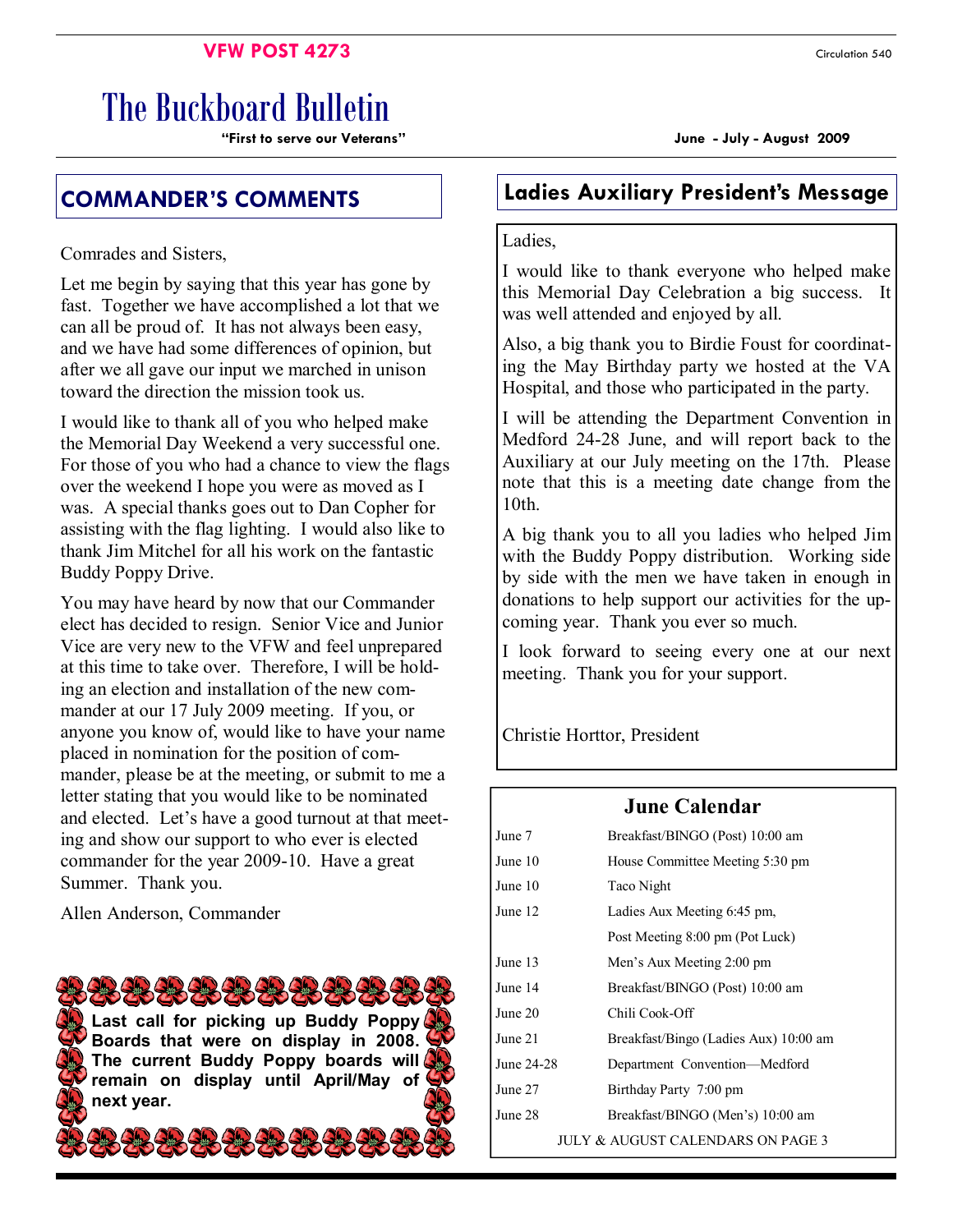#### **From Your Editor**

#### Bert Key

Newsletter articles are due 20 August for the September Newsletter.

Contact your editor at:

**bert.key@us.army.mil** 

**Welcome to new sponsor, Mike Wentworth. Business and Personal Insurance. Cell: 503-310- 4111, or mrwins41@comcast.net His card will be posted on page 4 next month.** 

#### **Men's Auxiliary President's Message**

Gentlemen,

We elected a new slate of officers last month. I have the honor of being re-elected as president. Larry Merritt is treasurer, Greg Radford is secretary, Mark Johnson is Senior Vice President, Matt Haider is Junior Vice President and Lance Carlson is Sergeant at Arms. We would love to see more people at our meetings. New ideas would be wonderful. We voted two new members in last month. Welcome to Everett Davis and Roy Rush. Our meeting is the second Saturday of every month at 3:00 pm. Please join us. We will be having Breakfast and Bingo on June 28. If anyone would like to help let me or Larry know. I hope everyone has a wonderful Summer. Thank you.

Your President, Bob Dunn

Men's Auxiliary Officers are: President: Bob Dunn Senior Vice Pres.: Mark Johnson Junior Vice Pres: Matt Haider Treasurer: Larry Merritt Secretary: Greg Radford Sgt. of Arms: Lance Carlson

## **The Post Chaplain**

#### **Melissa Samels**

We are saddened to report that Men's Auxiliary charter member Roy Audas passed away on 16 June. Our sympathies and condolences go out to the family. His funeral will be held at 2:00 pm on Monday, 22 June, at the Lifegate Baptist Church, located at 208 SE 148th St., between Stark and Burnside.

## **The Auxiliary Chaplain Voriece Blair**

#### *Sisters,*

This month we send our heartfelt condolences to Ruthie Jackson who lost her husband Jack.

Two of our Charter Members are in need of our prayers. Delores Jordan and Enola Roper. Delores is recovering in Gresham Avamere. Enola is at Sandy Avamere in the Arbor Unit. They would love visitors.

Get well wishes go to Elaine Hoerling.

Our new chaplain for 2009-10 is Voriece Blair (503-668-4237). Please give her any information you have on the status of our sisters.

## **Memorial Day 2009**

I can not thank everyone enough for all the help with getting the flags ready for Memorial Day. I had to work, so needed lots of help. We put the flags up on Friday May 22, and took them down Monday evening May 25. We had lighting for them every night and volunteers to stay at the cemetery to keep an eye on our flags and equipment. I can not name all of you because of space (There will be a list at the Post of all volunteers. I hope I do not miss anyone). I do want to especially thank Dan Copher and Mike Horttor for the set up and operation of the lighting equipment. We will be having fund raisers this year to buy more poles, lights..ect. We had 30 volunteers and approximately 180 hours. GREAT JOB EVERYONE, WELL DONE!!! Voriece Blair, Chair

VA SUICIDE HOT LINE— Telephone: 1-800-273-TALK

Website: www.suicidepreventionlifeline.com

DOD Defense Centers PSYC health: Telephone: 1-866-966-1020

E-Mail: resources@dcoeoutreach.org

| Post Officers          | 2009-2010            |                           | <b>Auxiliary Officers</b> |
|------------------------|----------------------|---------------------------|---------------------------|
| Commander              | Allen Anderson       | President                 | <b>Christie Horttor</b>   |
| Senior Vice Commander  | Jim Mitchell         | <b>Sr. Vice President</b> | <b>Helene Hawkins</b>     |
| Junior Vice Commander. | <b>Brian Gornick</b> | Jr. Vice President        | Loretta Wilson            |
| Chaplain               | Melissa Samels       | Treasurer                 | Jackie Key                |
| Quartermaster          | <b>Red Davis</b>     | Chaplain                  | <b>Voriece Blair</b>      |
| Judge Advocate         | John Lamb            | Secretary                 | Joy Helfrich              |
| Adjutant               | Al Gagnon            | Guard                     | Kit Spitzengel            |
| Surgeon                | Dan Copher           | Conductress               | <b>Cindy Burke</b>        |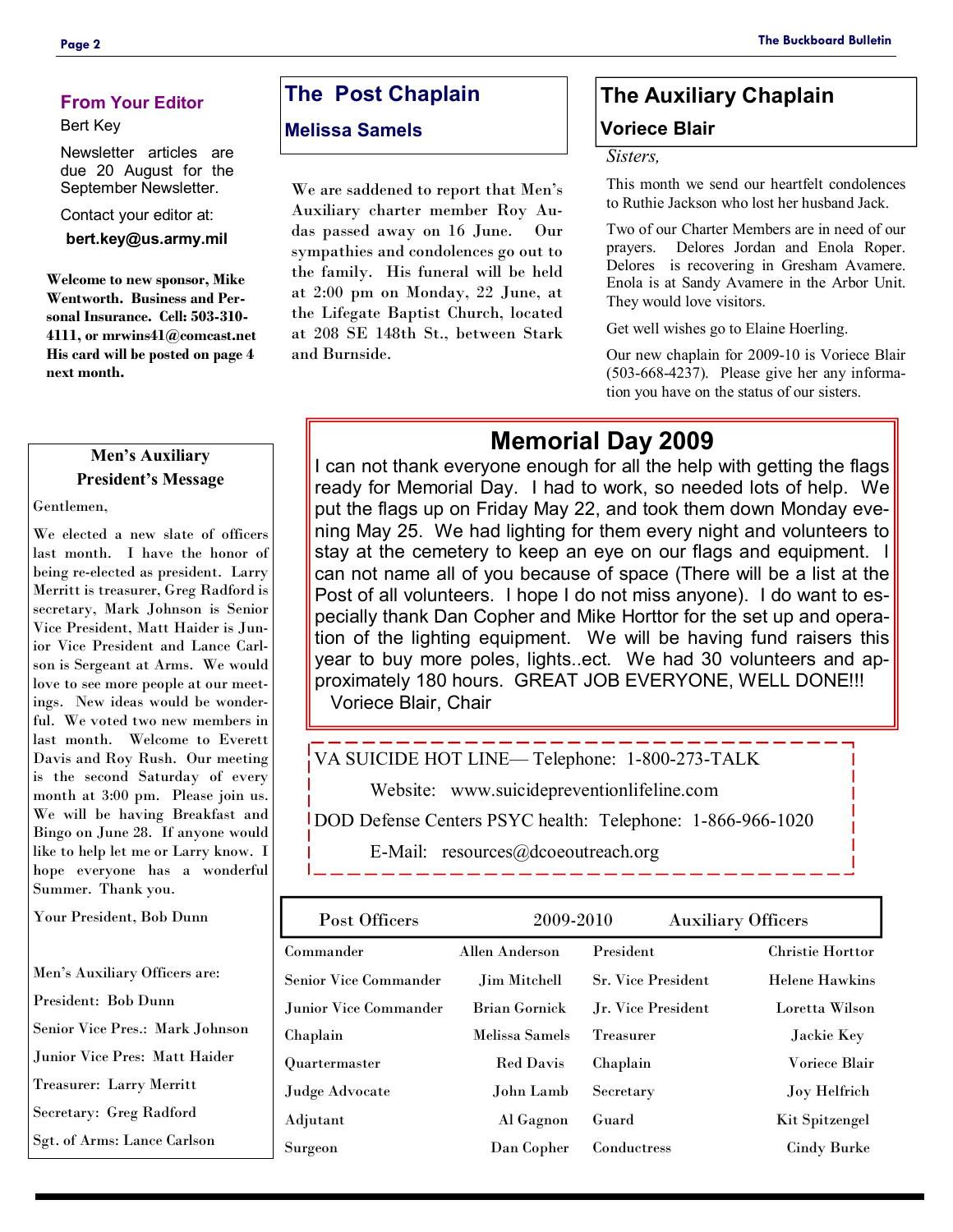| A GREAT BIG THANK YOU to all who<br>were directly involved in making the May<br><b>Buddy Poppy distribution so successful.</b><br>Your commitment and hard work has<br>given us the necessary funds to support<br>local veterans in need, the student essay<br>contest and our VFW Home in Michigan:<br>Brian, Janet, Melissa, Merle, Joy/Hanna,<br>Voriece, Laura, Penny, Bert/Jackie,<br>Everette, Susan, Mike/Christie, Tim, Al-<br>bert, Kit/Rich, Allen/Cindi, Martha, Dar-<br>rel, Larry/Lori, Betty/Sharkey, Kris/Carol,<br>Brier, John, Clyde, Chuck, The Young<br>Marines, The 4H, and Boy Scouts. Jim | <b>CANTEEN CORNER</b><br>We have quite a few activities planned over the Summer so<br>don't miss them.<br>On June 14 the Post will be having a Breakfast/BINGO.<br>Come on down on June 20, and enter your Chili in the Chili<br>Cook-Off. Please have your Chili at the Post by 3:00 pm for the<br>judging.<br>The Ladies will host Father's Day Breakfast/BINGO June 21.<br>Join your friends on the 27, for the Post Birthday Party.<br>June 28, the Men's Auxiliary will host Breakfast/BINGO. |
|-----------------------------------------------------------------------------------------------------------------------------------------------------------------------------------------------------------------------------------------------------------------------------------------------------------------------------------------------------------------------------------------------------------------------------------------------------------------------------------------------------------------------------------------------------------------------------------------------------------------|----------------------------------------------------------------------------------------------------------------------------------------------------------------------------------------------------------------------------------------------------------------------------------------------------------------------------------------------------------------------------------------------------------------------------------------------------------------------------------------------------|
| <b>July Calendar</b><br>July 8<br><b>Taco Night</b><br>Mt. Festival Parade<br>July 9<br>Men's Auxiliary Mtg. 3 pm<br>July 11<br>July 12<br>Breakfast/BINGO (Ladies)<br>July 15<br>House Committee 5:30 pm<br>July 17<br>Ladies Auxiliary 6:45 pm<br>Post Meeting 8:00 pm (Pot luck)<br>Breakfast/BINGO (Post)<br>July 19<br>Post Birthday Party<br>July 25<br>Potluck 7:00 pm<br>July 26<br>Breakfast/BINGO (Men's Aux.)                                                                                                                                                                                        | We are going to try something new on Wednesdays at least<br>through the Summer months. We will be serving Tacos on the<br>2nd Wednesday of the month ONLY. The other three Wednes-<br>days will be a Cook's Choice Menu so come down and check it<br>out.<br>A big THANKS goes to Smantha Carlson for helping with tacos<br>last month.<br>Have a safe and happy Summer.<br>See you at the Post!                                                                                                   |

|          | <b>August Calendar</b>            |
|----------|-----------------------------------|
| Aug $2$  | Breakfast / BINGO (Post)          |
| Aug 9    | Breakfast/BINGO (Ladies)          |
| Aug $12$ | House Committee 5:30 pm           |
|          | <b>Taco Night</b>                 |
| Aug $14$ | Ladies Aux. Mtg. 6:45 pm          |
|          | Post Meeting Mtg. 8:00 pm         |
| Aug $15$ | Men's Aux. Mtg. 3:00 pm           |
| Aug $16$ | Breakfast/BINGO (Men's Aux.)      |
| Aug $22$ | Post 4273 Annual Picnic Noon      |
|          | <b>Barton Park—Canteen Closed</b> |
| Aug $30$ | Breakfast/BINGO (Post)            |

### CONGRATULATIONS BIRDIE FOUST!

Birdie was recognized by the Department of Veterans Affairs United States of America for her over 2500 hours of volunteer service. She was recognized at the Volunteer Awards Ceremony held on April 16, 2009, for her service in 2008. Birdie has volunteered at the VA Hospital for 13 years. Her beautiful clock award is inscribed: "Volunteers give the greatest gift of all TIME." Birdie is a life member of our Auxiliary. We are so proud of you, Birdie!

ATTENTION: We need your help collecting Campbells food labels for our National Children's Home. Just bring your labels and leave them at the Canteen. Nancy Amonson will pick them up and cut out the part we need to send in. There are more product labels we can save besides Campbells soups. So take a quick look at the list posted at the Canteen.

Thank you